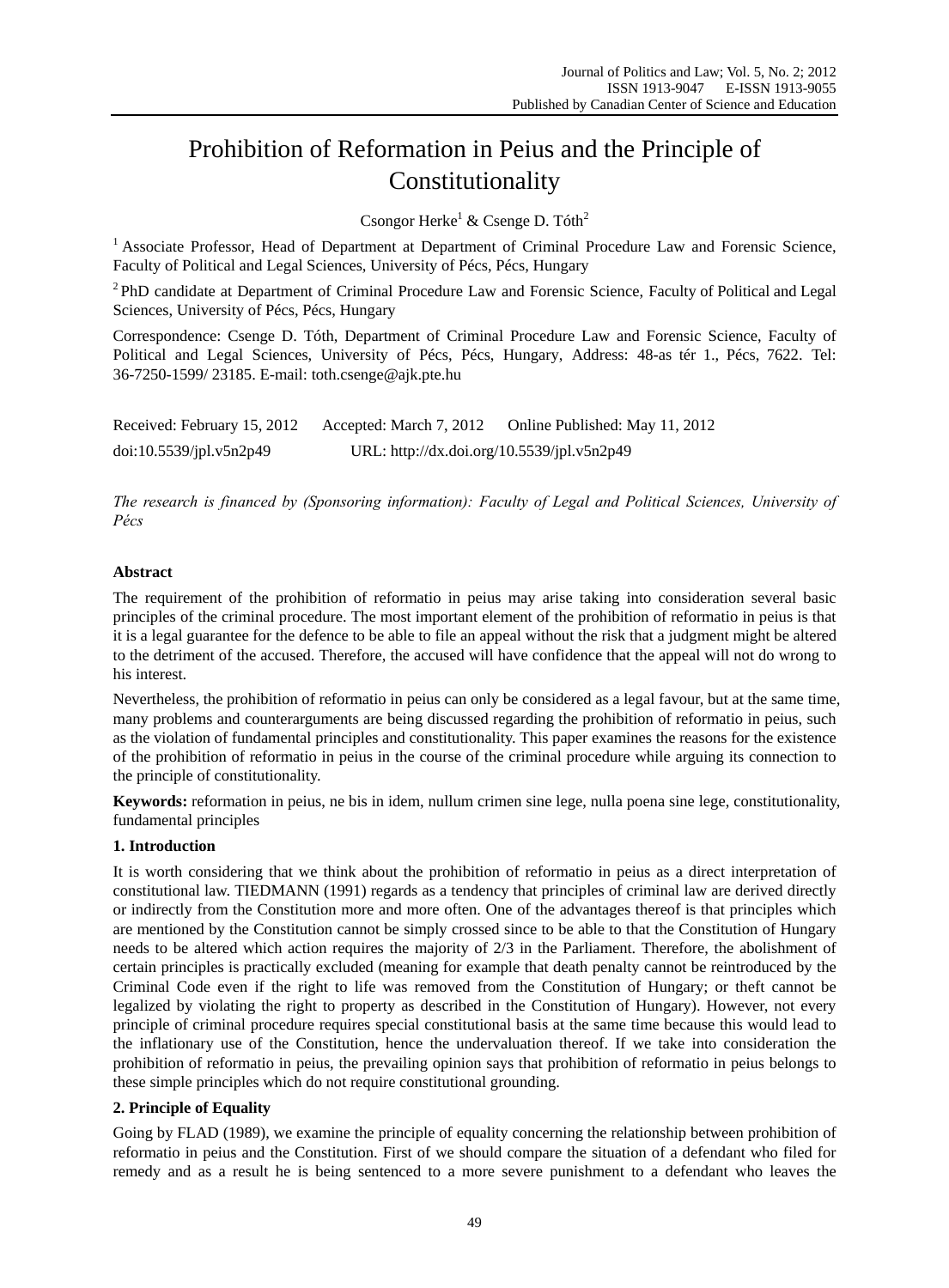judgment to became effective and as a result he do not get a heavier sentence. According to FLAD (1989), in the first case (when heavier sentence is imposed) the principle of equality is violated (Article XIV of the Hungarian Constitution of April 25 of 2011) since the reason for actual discrimination is the act of filing for a remedy and as a result thereof different procedural situation occurred despite the fact that the circumstances of each case were entirely identical (crime, level of guilt, level of proof etc.).

At the same time, in legal literature it is generally recognized that no claim can be resulted from the principle of equality in order to administrate injustice in a uniform manner. That is, if the appellate court meat out more severe punishment according to the facts of the case and new means of evidence it must be assumed that the decision in this judgment is right and the former sentence (imposed by the judgment of first instance) was wrong about the amount of punishment.

## **3. Prohibition of Double Jeopardy**

FLAD (1989) connects prohibition of reformatio in peius to the principle of ne bis in idem. He raises the issue that the judgment of first instance concluded the procedure of first instance on behalf of the state, therefore, any further punitive demand ceases to exist, if prosecution did not apply for remedy to the detriment of the defendant (this theory can be correlated to the doctrine of loss of rights which was written above). This would mean that the heavier punishment of the appellate court basically constitutes another punishment (at least concerning the difference between the two punishments).

Nevertheless, we cannot accept this train of thought in this form, since if the judgment of first instance is appealed it is still a uniform procedure, moreover, in such case res iudicata does not set in.

According to GRÜNWALD (1979), prohibition of reformatio in peius does not concern the prohibition of double jeopardy because it is related only to a procedure concluded by a final judgment.

## **4. Principle of Constitutionality**

Let it be distinctly understood that prohibition of reformatio in peius breaks through the principle of substantial justice. This contradicts the principle that substantial justice prevails in criminal procedure law while in civil procedure formal justice rules. If the prohibition of reformatio in peius in criminal matters has connective force then its dogmatic basis needs to be explained.

FLAD (1989) regards the prohibition of reformatio in peius as a consequence of the principle of constitutionality but he does not argue this statement in detail. At the same time, the argument that prohibition of reformatio in peius by itself derives from principle of constitutionality cannot be unanimously accepted since e.g. in Great Britain and Switzerland this institution does not exist but, according to LAUCKNER (1913), still there is no doubt about the constitutionality of these countries.

So, arguments about the prohibition of reformatio in peius being the direct consequence of constitutionality cannot be accepted. Countries went through different historical development and this is what influences different legal systems. By right of this, we can assume at best that if most of the states established a principle protecting the defendant then this would mean that this is an element of a state founded on the rule of law.

But it is a fact: states not grounded on the rule of law (mainly dictatorships) rejected the prohibition of reformatio in peius or limited it as they could.

Principle of constitutionality, according to the prevailing opinion, is an independent principle of administration of justice and which is expressly established by section 1 of Article C of the Constitution of Hungary of April 25, 2011 (and which is recorded expressis verbis in the introduction of Act LXVI of 1997 on organization and management of courts). Although, BLECKMANN (1993) regards this as an element of objective constitutional law, there is a possibility to go back to special fundamental rights in case of violation of general liberty of action, and by this, the violation of a constitutional principle can directly be enforced. It is considerably hard to evaluate the importance of this constitutional principle since it is necessary to make the actual obligations and prohibitions concrete, to be more precise, in a manner that the basic elements of constitutionality and legal security must remain protected.

According to the prevailing opinion, this principle – in contradiction with the point of view of STERN (1984) among others – constitutes not only an idea of formal state founded on the rule of law, where the law and order serves as a control of exercising the power of the state but it embodies the endeavour to reach substantial justice as well (so called substantial constitutional concept). However, the realization of these two elements is especially difficult, and conceals the danger that law enforcement institutions modify the principle of substantial constitutionality according to their subjective ideas about justice.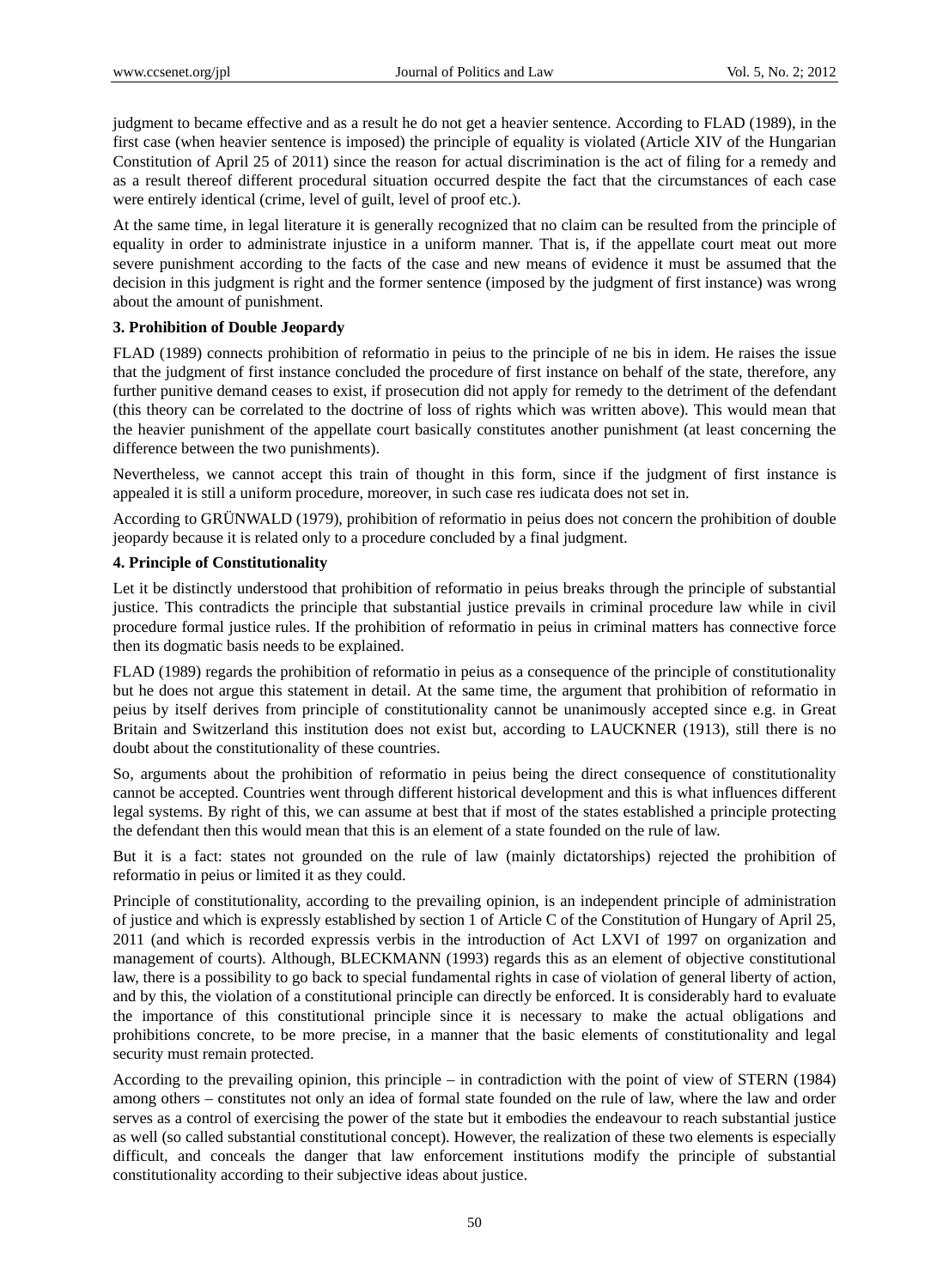According to ROXIN (1998), criminal procedure law is "the seismograph of a constitution" which provides an inflexible legal order and actually represents two functions. On the one hand, justness appears as an important component of the principle of constitutionality because "a state can be founded on the rule of law only if it is certain that criminals are prosecuted, sentenced and legitimately punished by existing laws". On the other hand, the requirement of a fair trial belongs with a constitutional criminal procedure. This manifests itself especially in the equality of procedural arms of prosecution and defence since people are not only the subject of the criminal procedure but essential components thereof due to their procedural rights. Thus, both of these principles shall be taken into consideration, if we would like to make a conclusive decision whether the prohibition of reformatio in peius is an element of the principle of constitutionality.

It can be considered as an opposition to binding this prohibition to the principle of constitutionality that some critics regard the prohibition of reformatio in peius as a possibility to break through substantial justice, if the appellate court establishes that the original sentence was too inconsiderable (but it could not been changed due to the prohibition of reformatio in peius). The ground of this criticism is that substantial justice exists, which can be determined in court, however, this is argued by a number of scientists – e.g. BALOGH, FINKEY, ANGYAL. Relativity appears concerning the expression of substantial justice, in the same way we can subjectively experience guilt or injustice. The reason for this is that the expression cannot be comprehended experientially. This can be seen, according to BAUMANN (1999), when we think about the fact that different countries punish the same crime by different penalties.

In order to render this expression more manageable a fictitious consensus needs to be reached with respect to its semantic content. Still, it is impossible to actually survey the numerous aspects of this complex concept; the concerned court shall reach this fictitious consensus regarding its meaning. The problem of relativity cannot be solved definitely based on such subjectivity, justifiable outcomes may emerge which requires either a certain scope for action in order to decide a question regarding the inconsistency between the penalty and substantial justice; or substantial justice is not a solid starting point but a concept having certain inner scope of action (limited objectivity of the concept of substantial justice).

Another problem lies in the fact that the court can establish guilt and its extent only subjectively, and by doing this it is bound by limited human perception (limited ascertainabilty of substantial justice). This, according to the prevailing opinion, can be placed on the account of theory of scope-of-action when imposing a punishment, meaning that when recognizing the impossibility of the concept a certain scope of action is created within the frame of penalty. Within this scope of action every penalty should be considered suitable for the guilt. According to TRÖNDLE (1997), penalty does not have an exact amount. Of course there are numerous cases when a fictitious objective observer can modify the statement of facts, evaluation of evidence or legal evaluation so the prohibition of reformatio in peius may lead to the breakthrough of the substantial justice, however, this is not typical and by a similar method the existence of many other legal institutions could be questioned.

Thus, the court has a certain scope of action regarding the estimation of the amount of culpability and punishment which, however, does not mean the breakthrough of substantial justice. For example, if the court of first instance sentenced two years imprisonment and the appellate court tends to sentence three years imprisonment but it is forbidden by the prohibition of reformatio in peius, it sustains the two years imprisonment and this cannot be regarded as breakthrough of substantial justice. This is not even changed by the fact that even if the prosecutor had filed an appeal the defendant would have been sentenced to three years imprisonment. If we concede that the prohibition of reformatio in peius is an obstacle to substantial justice then the same would apply to section 371 (2) of the Criminal Procedure Code too since the law forbids the court of second instance the minor amendment of the punishment in case of identical statement of facts even if the punishment of first instance does not meet substantial justice. However, if we think about it a little more, numerous other legal institution (legal force, partial legal force, retrial, judicial review bounded by the deadline to the detriment of the defendant) obstruct the success of substantial justice but these are not regarded contradictory to constitutional criminal procedure, indeed, these are basic legal institution of effective constitutional criminal procedure. Therefore, the prohibition of reformatio in peius promotes the effectiveness of justice within a certain scope of action, realizing a part of substantial justice thereby. Consequently, we cannot say that the prohibition of reformatio in peius contradicts constitutionality, especially considering that question of guilt was judged by a court.

The prohibition of reformatio in peius, as a part of a fair procedure, can be considered as a requirement of the principle of constitutionality. An important point of view, according to BLECKMANN (1993), is that the prohibition of reformatio in peius is a principle guarding general trust since we traced it back to the requirement of legal security. This is revealed for example by the fact that the protection of trust is an important element of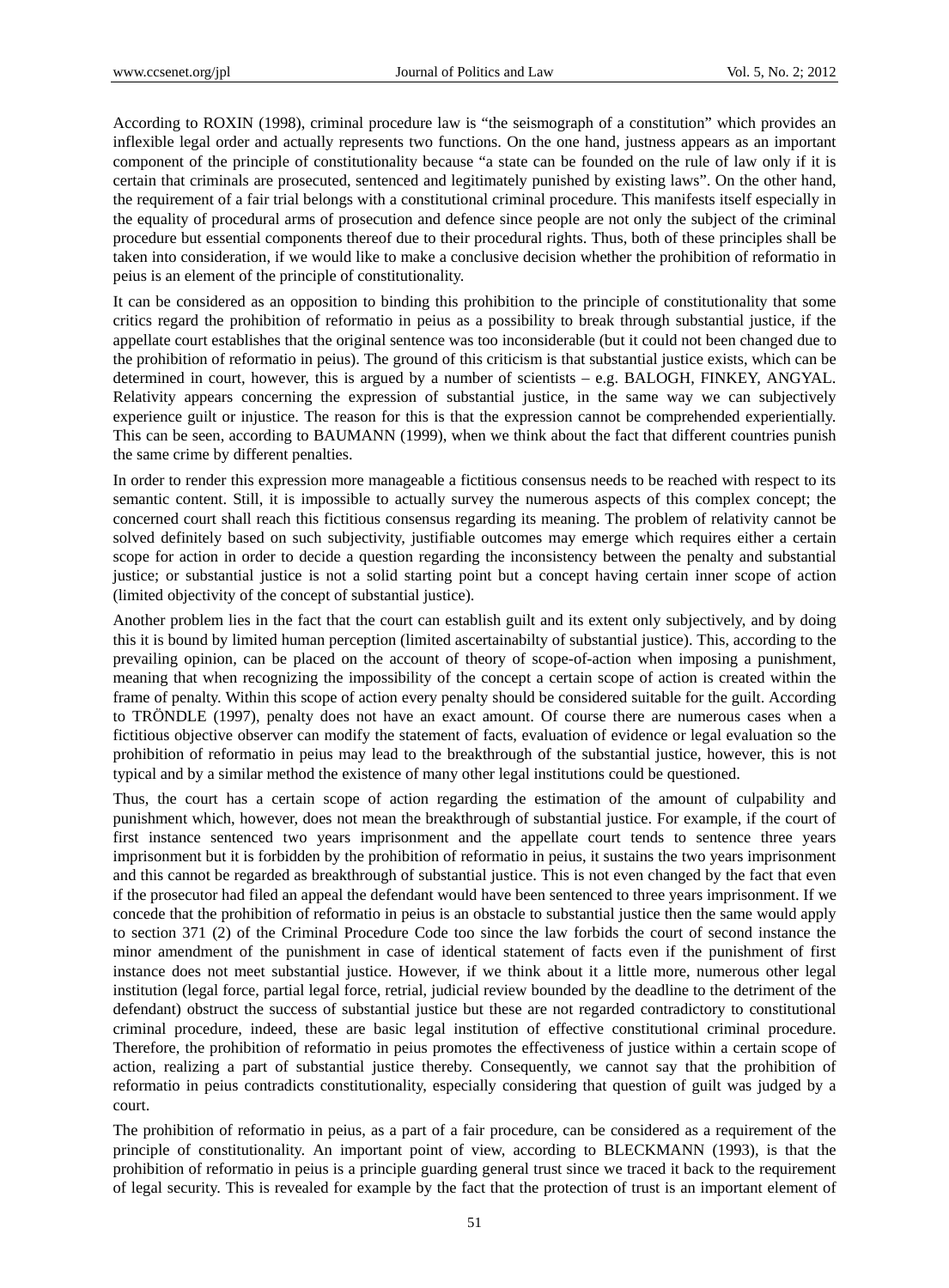fair procedure. The guarantee of such protection of trust is that the defendant had faith that procedure will continue somehow. That is, the defendant may believe that the punishment of first instance is to low because of the prosecutor's appeal to the detriment of the defendant. The trust can be deduced from the fact that the defendant could proceed on the premise that the court has satisfied the punitive demand of the state by delivering a judgment, if the prosecutor did not file an appeal to the detriment of the defendant. In a normal case, the punitive demand of state is satisfied only if both of these requirement are fulfilled (the prosecutor's acknowledgement in addition to the court's sentence), in such case the defendant may believe with good reason that the punitive demand will not be claimed any more (at least not to his detriment). This belief can become stronger in as much as it corresponds with the statement of facts established by the court. The defendant usually does not have to reckon with the unfairness of the legal evaluation of first instance, and he is under a threat of a more serious punishment during the remedy process (namely, the identical statement of facts would result in a heavier sentence). Nevertheless, if the prosecutor files an appeal in favour of the defendant the prosecutor indicates to the defendant that the punitive demand of the state is not as high as it was established by the court of first instance.

Another problem might emerge because the defendant must file the appeal before the aforesaid trust exists, since the trust can become real only after the lapse of the deadline for filing an appeal by the prosecutor because the defendant cannot know beforehand that the prosecutor considers the punitive demand satisfied or not, if the acknowledgment is not expressed when delivering the judgment. DEGENHART (1996) thinks that this trust need protection as well. This would be missing, if the defendant should set out from the conflict with substantial justice at any time. If new evidence come up, the evaluation of evidence of first instance was entirely wrong or the interpretation of the law was entirely inaccurate and due to this a lot heavier sentence should be imposed then we could say that the prohibition of reformatio in peius breaks through the principle of substantial justice, thus, the trust would not deserve to be protected. For example, if the court of first instance found the defendant guilty of deadly bodily harm but the evidence suggests that it was committed premeditated (concerning both the crime and its consequences) then the trust cannot be protected which is linked to the conclusion of a graver classified case of homicide and by this means the omission of major aggravation of punishment. However, if the original sentence is within such a scope of action which is regarded by the appellate court as belonging to the proper legal evaluation of the statement of facts (evaluation of evidence, classification of crime etc.), then we cannot talk about inconsistency according to the above mentioned argument.

It can be laid down as a fact that the prohibition of reformatio in peius, as set forth by law, is not a compulsory requirement of the principle of trust, and thus, neither of the principle of constitutionality. It rather breaks through substantial justice in many cases. Nevertheless, there is a certain scope of action where different punishments are suited to the level of guiltiness, and they comply with substantial justice. For this reason, it can be found that the prohibition of reformatio in peius lies in the idea of the protection of trust. With this, the prohibition of reformatio in peius is partly an element of principle of constitutionality and partly a simple right.

According to the present prevailing opinion, the prohibition of reformatio in peius is only the equitable decision of the legislator. This opinion find the reason in the fact that the defendant should not be influenced by the fear of getting a detrimental consequence due to the remedy procedure when he decides on the question whether to exercise his right to legal remedy. According to BLOY (1986), the prohibition of reformatio in peius is a legal benefit guaranteed to the defendant. This opinion is followed by many authors engaged in criminal law concerning juveniles. We wonder whether this psychological dilemma can explain the prohibition of reformatio in peius entirely. The deadline for appeal is the same concerning both the defendant and the prosecutor, so the defendant, who considers filing an appeal, shall take into consideration that the prosecutor might also file an appeal, especially if he had asked for a three day time to think, and in such case it is possible that the prohibition of reformatio in peius did not set in – but it is also possible that it does. How does the question on prohibition of reformatio in peius influence the defendant when deciding on filing the appeal?

We should examine the element of trust in order to interpret the prohibition of reformatio in peius from the point of view of criminal politics. On the one hand, the defendant should not have significant disadvantage because of filing the appeal. If no appeal was filed to the detriment of the defendant then – if he would not have had filed an appeal either – no graver punishment would threaten him. On the other hand, defendants tend to have trust that punishment of first instance satisfies the punitive demand of the state, if the court has examined the case and prosecution acknowledged the judgment. This kind of trust does not always deserve protection (as we mentioned before). The trust does not even deserve to be protected, if substantial justice meets striking conflicts, especially if totally new points of view come up only during remedy procedures. Even thought, this is recognized by the legislator concerning the prohibition of reformatio in peius in the same way like concerning the similar cases of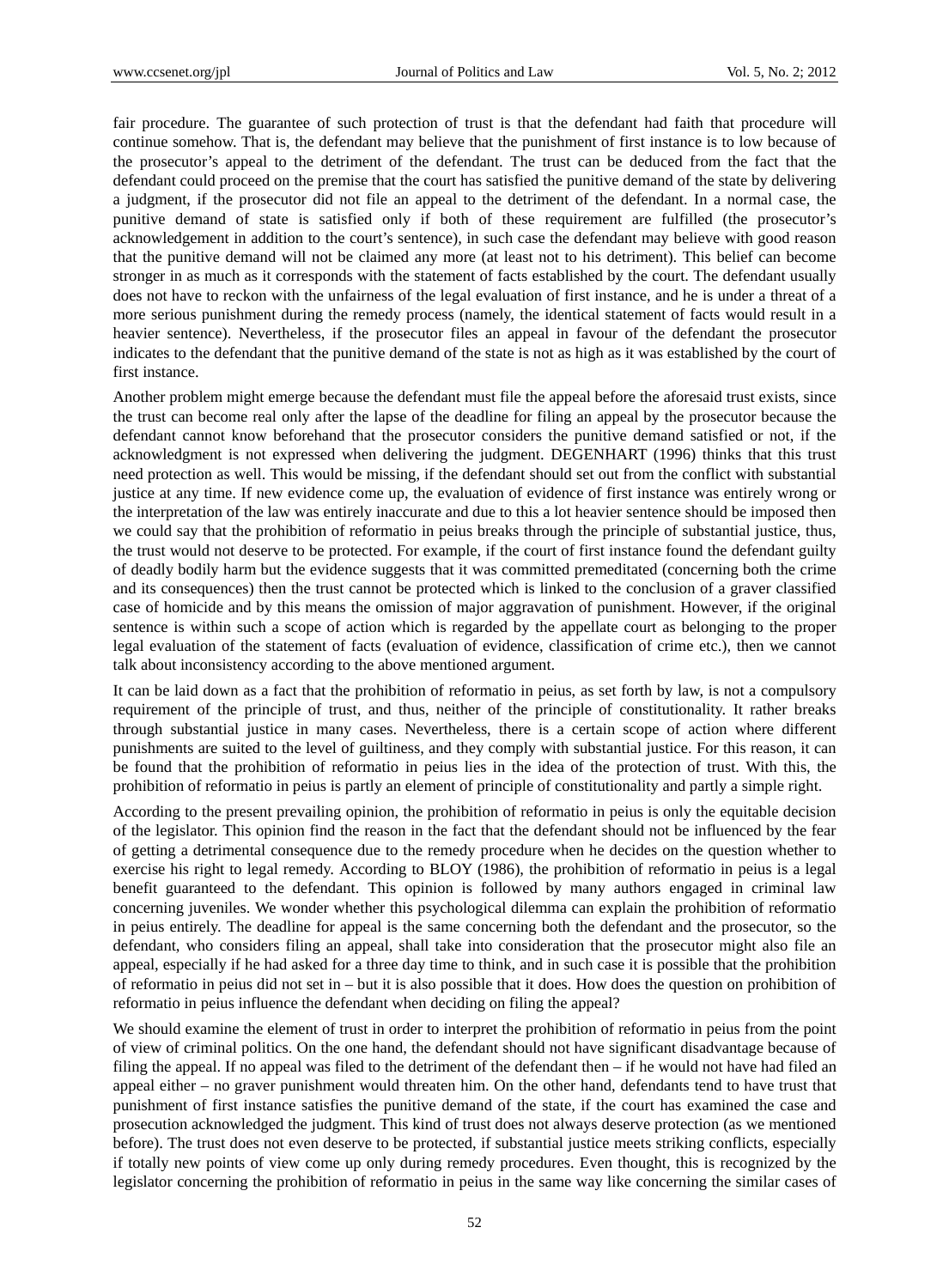legal force. Otherwise, the prohibition of reformatio in peius could not be regarded as a general legal term, if it should be referred to in each case differently because this would be inconsistent with the prohibition of legal security.

It is verifiable that the prohibition of reformatio in peius is based on the principle of constitutionality in the slightest degree, and it is not obligatory but a very important element of the criminal procedure. From the point of view of criminal politics, the legal ground of this institution lies in equity and protection of trust.

With regard to the constitutional procedure, this key concept was highlighted basically by German legal literature. They defined the concept of constitutionality as

a) separation of legislator, executive and jurisdictional powers,

- b) state are bound by statutes and law,
- c) citizens' fundamental rights restricts the power of the state,

d) in cases of infringement of right people can turn to independent courts.

According to MEYER-GROSSNER (1985), generally speaking, the prohibition of reformatio in peius is a legal benefit given to the defendant by the legislator. The prohibition of reformatio in peius does not result inevitably from the principle of constitutionality. The legislator has a sovereign right to determine in what degree can (or must) the prohibition apply. The purpose of the prohibition of reformatio in peius is to prevent that no fear will influence the defence's decision on whether to file an appeal or not. The prevailing opinion does not connect the prohibition of reformatio in peius to the principle of constitutionality, although after world war II new theories emerged which said that there is a close connection between the prohibition and the principle of constitutionality. If the defendant should fear at the moment of giving statements about an appeal after the judgment of first instance has been delivered and this would prevent the filing of an appeal, then, according to MÜLLER (1947), this would endanger constitutional justness.

Even if no demand arose in legal literature to abolish the prohibition of reformatio in peius, this would not answer the question whether the prohibition of reformatio in peius is constitutional, thus, could it be derived from the Constitution, and still this question can have a conspicuous importance regarding the prohibition of reformatio in peius. To think about the prohibition of reformatio in peius can bear numerous contradictions within, therefore it is more accurate to consider the prohibition as a constitutional guarantee.

#### **5. The Principle of ne bis in idem**

The principle of ne bis in idem is not included expressis verbis in the Constitution, but the Commentary of the Constitution said that section 2 (1) of the Constitution of 1949 (article B (1) of the Fundamental Law of 2012; "Hungary is an independent democratic state founded on the rule of law") contains the principle of ne bis in idem. This provision is the clause on the state founded on the rule of law of the Constitution. The Constitutional Court passed three decisions in 1992 which defined the principle and latter content of constitutionality at the bottom. In these decisions the Constitutional Court pointed out that principles of nullum crimen sine lege and nulla poena sine lege are constitutional principles the content of which is determined by numerous penal rules. Such rule is the definition of a criminal offence and legal definitions of punishment and penal system as described in the Criminal Code. Both the definition of crime and punishment are crucial in terms of criminal culpability and calling to account of an individual.

The constitutional freedom and human rights of the individual are not only affected not only by special part and amount of punishment of criminal law but by the closed system of rules of sentencing and punishability. Every change in the rules of criminal punishability concerns basically and directly personal freedom and constitutional situation of the individual. According to the Constitution, the constitutionality of criminal rules should not be measured only by the criminal guarantees expressed by the Constitution. Several other basic principles and fundamental right apply to criminal law. Therefore, there is no separate prohibitive rule in the Constitution regarding objective criminal liability, but it can be derived from the right to human dignity that only a liable person should be punished constitutionally.

Another constitutional principle, which is an element of a state founded on the rule of law, is also that the burdens and conditions of the punitive claim of the state, as determined by law, cannot be changed to the detriment of a person whose act is being tried in a criminal process. Neither the change of criminal politics nor the negligence or fault of the proceeding authorities can be contributed to the disadvantage of the offender. Owing to this can the unlawfulness of retroactive statute, which result in a heavier judgment in any way, be established. So, if the statute of limitation is effective then the offender gains an unconditional right to not to be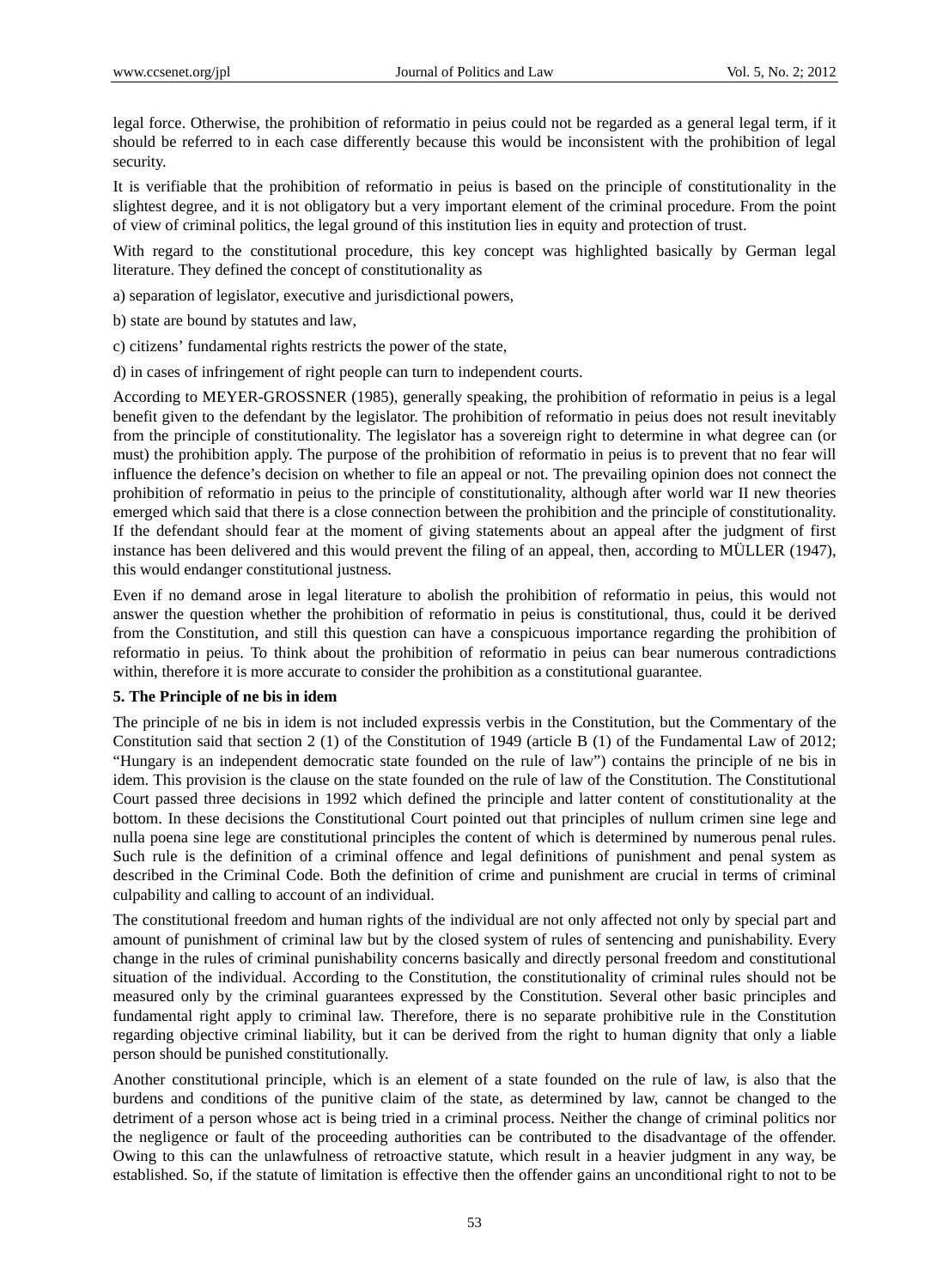punished. This right comes to existence due to the cessation of the punitive claim of the state, if the time set forth to exercise punitive power of the state, prosecuting and sentencing the offender has passed. The trust in law absolutely requires that if one of the causes for terminating punishability stands then another act should not render the same crime punishable.

In the same way as presumption of innocence does not protect only the innocent, the statute of limitation terminates punishability irrespectively of why the offender was not indicted; the negligence of the state cannot be counted to the detriment of the defendant. In such extent, presumption of innocence is similar to the prohibition of reformatio in peius since in both cases the negligence of the authorities pursuing crime results in the non-effectiveness (in a certain extent) of the principle of legality.

These conclusions of the Constitutional Court describe the requirement of content of constitutional criminal law, according to the Commentary. The limited punitive power of the state is established by the guarantees of constitutional criminal law. The principles of nullum crimen sine lege, nulla poena sine lege, the consequential prohibition of retroactive criminal legislation, ne bis in idem, presumption of innocence, right to legal remedy are all elements of the definition of constitutional criminal law, independently from how they are put into words by the Constitution, or from are they even in the Constitution expressis verbis or not. This independency is created by section 2 (1) of the Constitution, so the basic institutions of constitutional criminal law can be handled on the same level, on the level of the Constitution. The Constitutional Court outlined the formal requirements derived from the constitutionality of criminal law in parallel with the requirements of content (Note 1).

Double jeopardy is declared by item 1. of Article 4 of the Protocol No.7 to the Convention for the Protection of Human Rights and Fundamental Freedoms (signed at Rome on 4 November 1950) which says:

"No one shall be liable to be tried or punished again in criminal proceedings under the jurisdiction of the same State for an offence for which he has already been finally acquitted or convicted in accordance with the law and penal procedure of that State."

This Convention and its Protocols were promulgated by Act XXXI of 1993 in Hungary, so its dispositions are binding. Therefore, even if the Constitution does not have provisions about the principle of ne bis in idem expressis verbis, there is a legal provision which expressly records the prohibition of double jeopardy.

Several detailed provision of the Criminal Procedure Code elaborate the essence of this principle since section 6 (3) d) says that no criminal proceedings may be initiated, and criminal proceedings in progress shall be terminated or a verdict of acquittal be rendered, if a final court verdict has already been delivered on the action of the defendant (with the exception of extraordinary legal remedies and special procedures).

The wording of the law expressly forbids to impose a punishment repeatedly for the same act. According to SCHROEDER (1997), based on a more detailed surveillance, this norm constitutes a triple prohibition:

- it forbids to impose a new sentence after the incorrectness of the punishment of first instance and the turning to account the content of culpability (this is based on principles of guilt and justice and according to VON MÜNCH (1992), it is inevitable);
- the principle of ne bis in idem forbids to impose a new sentence even if it turns out that the final judgment is incorrect and it did not exhausted the standards of guilt (in such case, principles of guilt and justice would argue in favour of the new sentence, but after a final judgment on acquittal – even if it is unlawful – no new procedure should be allowed due to the requirement of legal legal safety which is ahead of substantial justice);
- at last, it is a principle of one-time action of the law enforcement authorities, whereupon repeated decisions cannot be passed in one case, the court is prevented from passing a judgment on the question of guilt. From the point of view of dogmatics, this prohibition is not less than a procedural obstacle which shall be taken into account ex oficio. Thus, not only new sentencing but initiating criminal procedure repeatedly as well is forbidden in compliance with regulations.

The prohibition shows impact against a formally final judgment. The principle of ne bis in idem appears in the relationship between legal security and substantial justice, basically, between the protection of each person's freedom and punitive claim of the state. After a final judgment, section 6 of the Criminal Procedure Code determines the requirement of legal security.

This means that the principle of substantial justice, that the offender should be sentenced to a penalty which is adequate to the act and guilt, is broken through partly by the principle of ne bis in idem. Res iudicata is a procedural principle but according to SCHMINDT-ASSMANN (1990), at the same time it is definition deriving from the existence of a state founded on the state of law, as a fundamental principle of justice.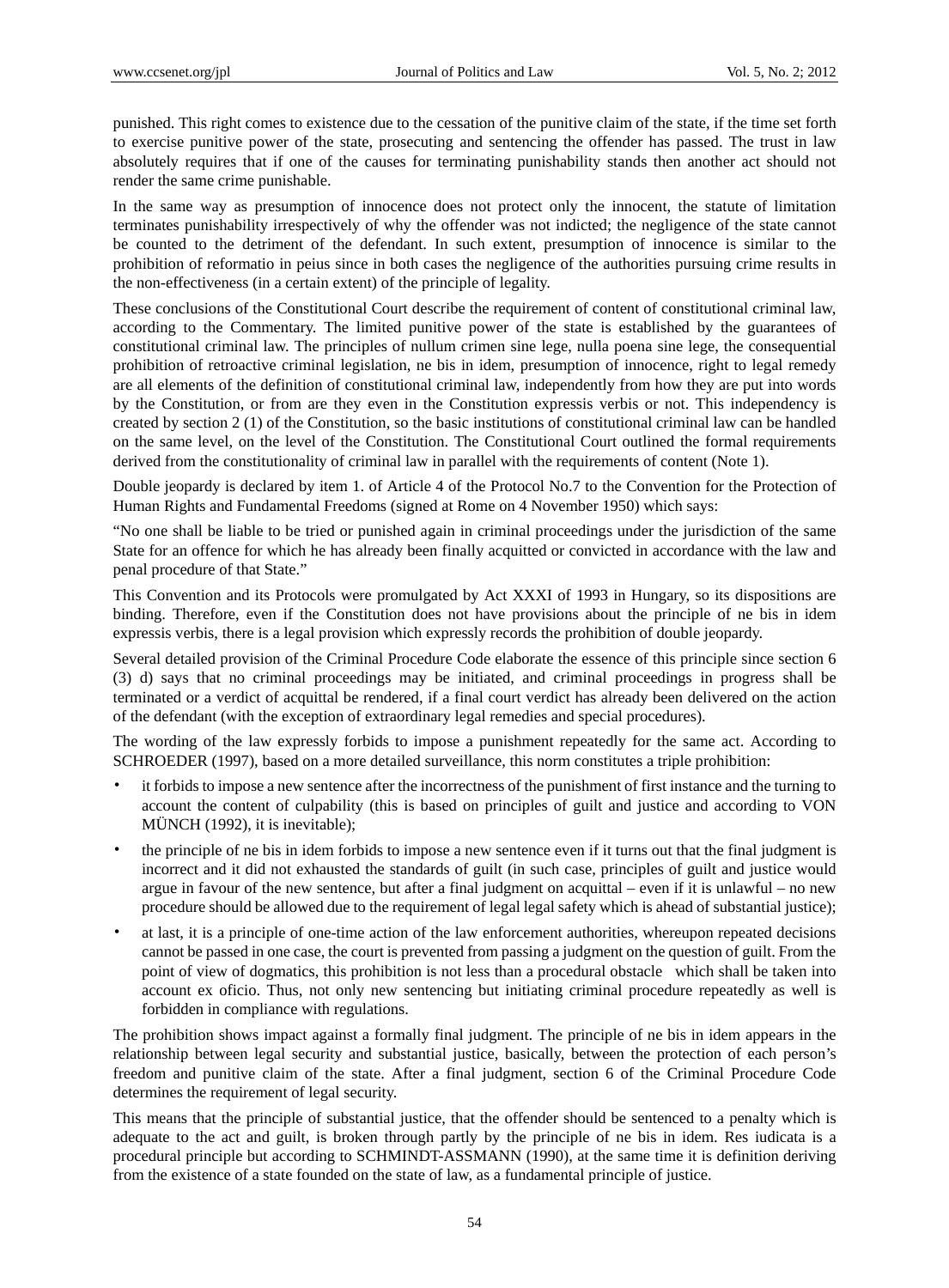It stand to reason that it cannot be regarded as repeated sentencing, if the defendant is sentenced to a heavier penalty during the next stage of remedy procedure for any reason, if an appeal was filed to his detriment. The burden of the prohibition is the legal force. Until this has not set in, the aggravation of penalty violate the rule of law. The aim of substantial justice can be realized by this means, if an appeal is filed to the detriment of the accused by the prosecutor (usually public prosecutor).

That is a whole different situation when only the defendant has exercised his right to file for remedy and the prohibition of reformatio in peius sets in. The dogmatical ground for the prohibition of reformatio in peius does not lie in the concept of legal force, but rather in the concept of legal benefit. When the law enforcement authority (prosecutor) does not appeal against the defendant, the punitive claim of the state shall be considered as enforced and as a lost right (satisfied). Aggravation resulted from the defendant's appeal would mean a contradictory behaviour of the state. That is precisely why the prohibition exists, since the state has revoked its right to further (heavier) punitive measures when the prosecutor did not file an appeal against the judgment of first instance.

Such silent consent - to the waiver of a claim of heavier punishment - of the prosecutor results in the possibility that further criminal procedures may only benefit the defendant, meaning that the former judgment may be upheld or the penalty therein will be reduced (or by any chance an order on acquittal or termination of procedures will replace the original sentence). At the same time, we can talk about the prohibition of res judicata (double jeopardy) of a modified content because nobody should be punished twice for the same act according to general criminal laws.

In the same way as the principle of on-time law enforcement has crossed the principle of substantial justice in order to guarantee legal security, the prohibition of reformatio in peius – as defined by criminal procedure law – crosses the same principle too. In both cases the state exercised only a part of its punitive demand and it cannot be extended (satisfied). If it is discovered that the punishment of first instance does not suit the gravity of crime and level of guilt then aggravating the punishment may only be possible after the formal legal force set in – during an extraordinary legal remedy procedure -, if the conditions therefore are met. Consequently, the prohibition of reformatio in peius is an element of constitutionality and breaks through the requirement for substantial justice because the question on prevalence between legal security and substantial justice is answered by legal force with favouring legal security. Apart from the fact that the prohibition of reformatio in peius burdens the principle of substantial justice it should not be considered as conflicting the principle of constitutionality. That is, substantial justice can be overturned by the positive and constitutionally well founded argument, as explained before. The principle of ne bis in idem means, in connection with the prohibition of reformatio in peius, that nobody may be sentenced disadvantageously regarding the means and extent of legal consequences in compliance with general criminal laws, if an appeal was only filed to this person's benefit.

#### **6. Conclusion**

The prohibition of reformatio in peius is a requirement derived from several fundamental principles. Legal practice has shown that the defendant has an "accumulated disadvantageous position" during the criminal procedure. The prohibition of reformatio in peius therefore is favour for the defence. It is included in the effective Hungarian Criminal Procedure Code regarding the rules of ordinary and extraordinary legal remedies, separate procedures; in addition, it is even regulated by the law of minor offences.

According to KORINEK (1989), as for the constitutional procedure, this key-definition came into the limelight basically in the German legal literature. The ground of prohibition of reformatio in peius lies in the prohibition of double jeopardy and the command of equity. Nevertheless, the prohibition of reformatio in peius is not an inevitable consequence of the rule of law, only a legal favour.

The mostly proclaimed counter-argument against the prohibition of reformatio in peius is that in certain countries (some provinces of Switzerland, Great-Britain) this institution is unknown, but still there is no doubt about the constitutionality of these countries. Though, this cannot be a conclusive argument against the definition deriving from the principle of constitutionality. The reference to the legal order of other countries solely does not give grounds to refuse the constitutional basis for the prohibition of reformatio in peius, as a criminal procedural institution, thus the definition of constitutional principles cannot be determined by the mere comparison of legal institutions.

Furthermore, the prohibition of reformatio in peius is even restricted by several provisions which allow aggravation de lege lata even though the judgment was appealed only in favour of the defendant. In Hungary there are numerous possibilities granted by law to increase the severity of sentences no matter whether the prohibition of reformatio in peius prevails, since in the procedure of second instance several detrimental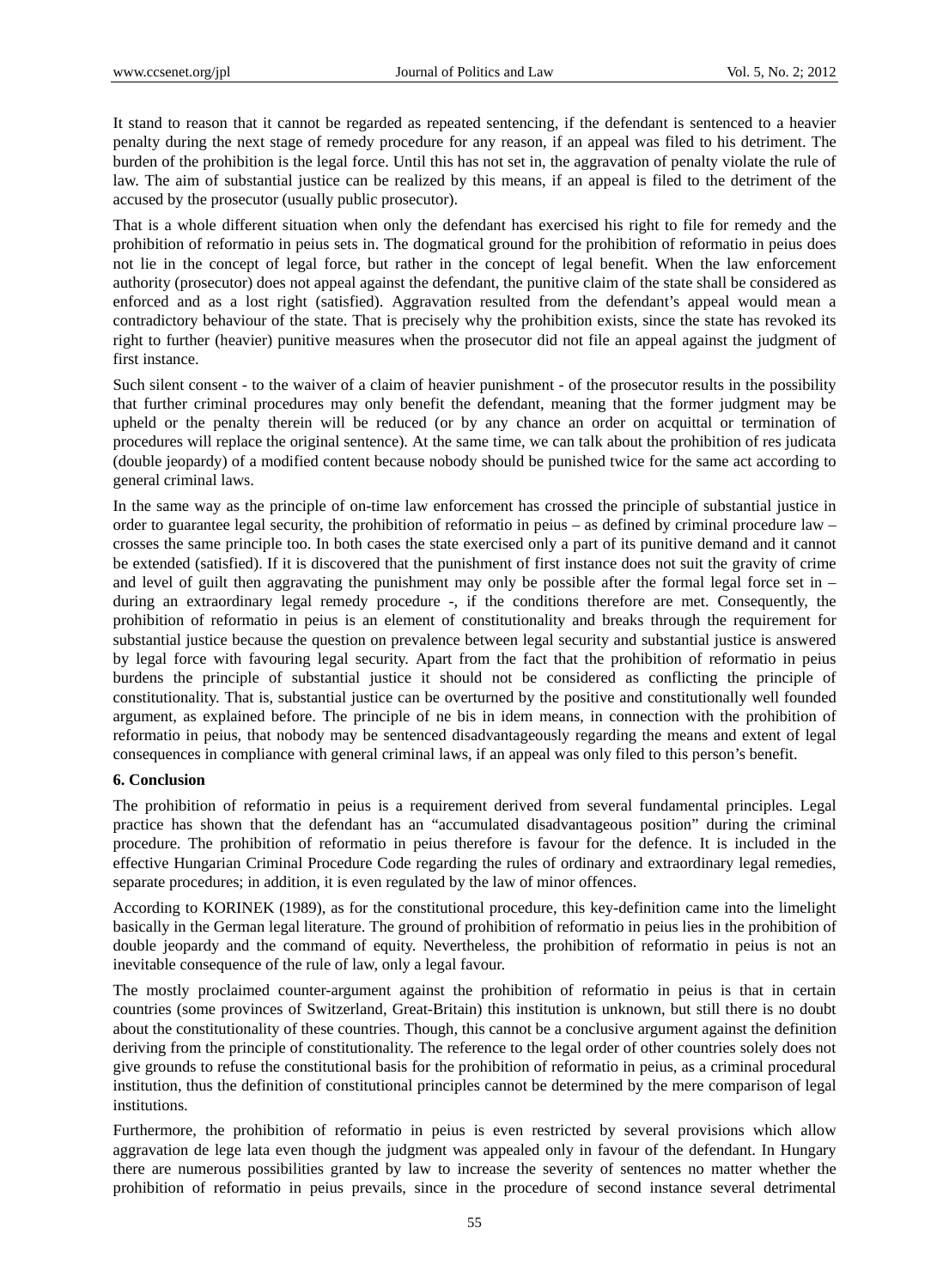decisions can be taken for the lack of an appeal filed to the detriment of the accused (but e.g. in the course of extraordinary remedies, all kinds of increase is forbidden by law, if the extraordinary remedy was initiated in favour of the accused).

The prohibition of reformatio in peius, as a part of a fair procedure, can be considered as a requirement of the principle of constitutionality. But if we would like to make a conclusive decision whether the prohibition of reformatio in peius is an element of the principle of constitutionality, it should be rather stated that it is more precise to call the prohibition of reformatio in peius as a constitutional guarantee, since it still can raise many contradictions and arguments.

#### **References**

- BALOGH Zsolt HOLLÓ András KUKORELLI István SÁRI János: *Kommentár a Magyar Köztársaság Alkotmányáról szóló* (1949). *évi XX. törvényhez*. COMPLEX Jogtár, 2009. április 30. Commentary on section 2.
- BAUMANN, LARS ANTON (1999). *Das strafprozessuale Verbot der reformatio in peius und seine Besonderheiten im Jugendstrafrecht.* Aachen, p. 21
- BLECKMANN, Albert (1993). *Staatsrecht I Staatsorganisationsrecht. Grundlagen, Staatszielbestimmungen und Staatsorganisationsrecht des Bundes.* Köln – Berlin – Bonn – München, pp. 392-585
- BLOY, René (1986). *Die Ausgestaltung der Rechtsmittel im deutschen Straf¬prozeß.* Juristische Schulung, p. 589
- BRUNNER, Rudolf (1972). *Urteilsanmerkung.* Juristische Rundschau, p. 74
- BRUNS, Hans-Jürgen (1979). *Der"Bestimmtheitsgrad" der Punktstrafe im Strafzu¬messungsrecht.* Neue Juristische Wochenschrift, p. 289.
- DEGENHARDT, Christoph (1996). *Staatsrecht I. Staatszielbestimmungen, Staatsorgane, Staatsfunktionen.* Heidelberg, item 319.
- EISENBERG, Ulrich (1997). *Jugendgerichtsgesetz.* Kommentar. München, item 73.
- FENYVESI Csaba HERKE Csongor TREMMEL Flórián (2004). *Új magyar büntetőeljárás.* Dialóg-Campus Kiadó, Budapest-Pécs, pp. 36-65
- FLAD, Herbert (1989). *Das Verbot der reformatio in peius eine vom Gesetz¬geber gewährte Rechtswohltat oder ein Gebot des Verfassungsrechts.* In: Dogmatik und Praxis des Straf¬verfahrens – Beiträge anläßlich des Colloquiums zum 65. Geburtstag von Gerhard KIELWEIN. Köln – Berlin – Bonn – München, pp. 101-106
- GRÜNWALD, Gerald (1979). *Urteilsanmerkung.* Juristische Rundschau, p. 300
- KADEL, Berthold (1983). *Die Bedeutung des Verschlechterungsverbots für Geldstrafenerkenntnisse nach dem Tagessatzsystem.* Brühlscher Verlag, p. 7
- KORINEK, László (1989). *A nyugatnémet bűnmegelőzés története, felépítése és működése*. Belügyi Szemle, *10*, pp. 110-117
- KRETSCHMANN, Hans-Jochen (1968). *Das Verbot der reformatio in peius im Jugendstrafrecht.* Saarbrücken, p.6
- LAUCKNER, Rolf (1913). *Zur Geschichte und Dogmatik der reformatio in peius.* Breslau, p. 54
- MAUNZ, Theodor DÜRIG, Günter HERZOG, Roman SCHOLZ, Rupert LERCHE, Peter PAPIER, Hans-Jürgen – RANDELZHOFER, Albrecht – SCHMIDT-ASSMANN, Eberhard (1990): *Grundgesetz. Kommentar.* Loseblattausgabe. München. Commentary on Article 20., Note No 201 on Artcile 3. III. and Note No 258 on Artcile 3. III.
- MERTEN, Detlef (1975). *Rechtsstaat und Gewaltmonopol.* In: Recht und Staat, p. 12
- MEYER-GOßNER, Lutz (1985). *Einstellung des Verfahrens und Verschlechterungsver¬bot.* In: GÖSSEL, Karl Heinz – KAUFMANN, Hans (ed.). Strafverfahren im Rechtsstaat. Festschrift für Theodor KLEINKNECHT. München, p. 287
- MÜLLER (1647). *Anmerkung zu OLG Tübingen.* Strafsenat vom 14. 11. 1946 Ss 9/46. Deutsche Rechtszeitschrift, p. 101
- NIEMÖLLER, Martin SCHUPPERT, Gunnar Folke (1982): *Die Rechtsprechung des*